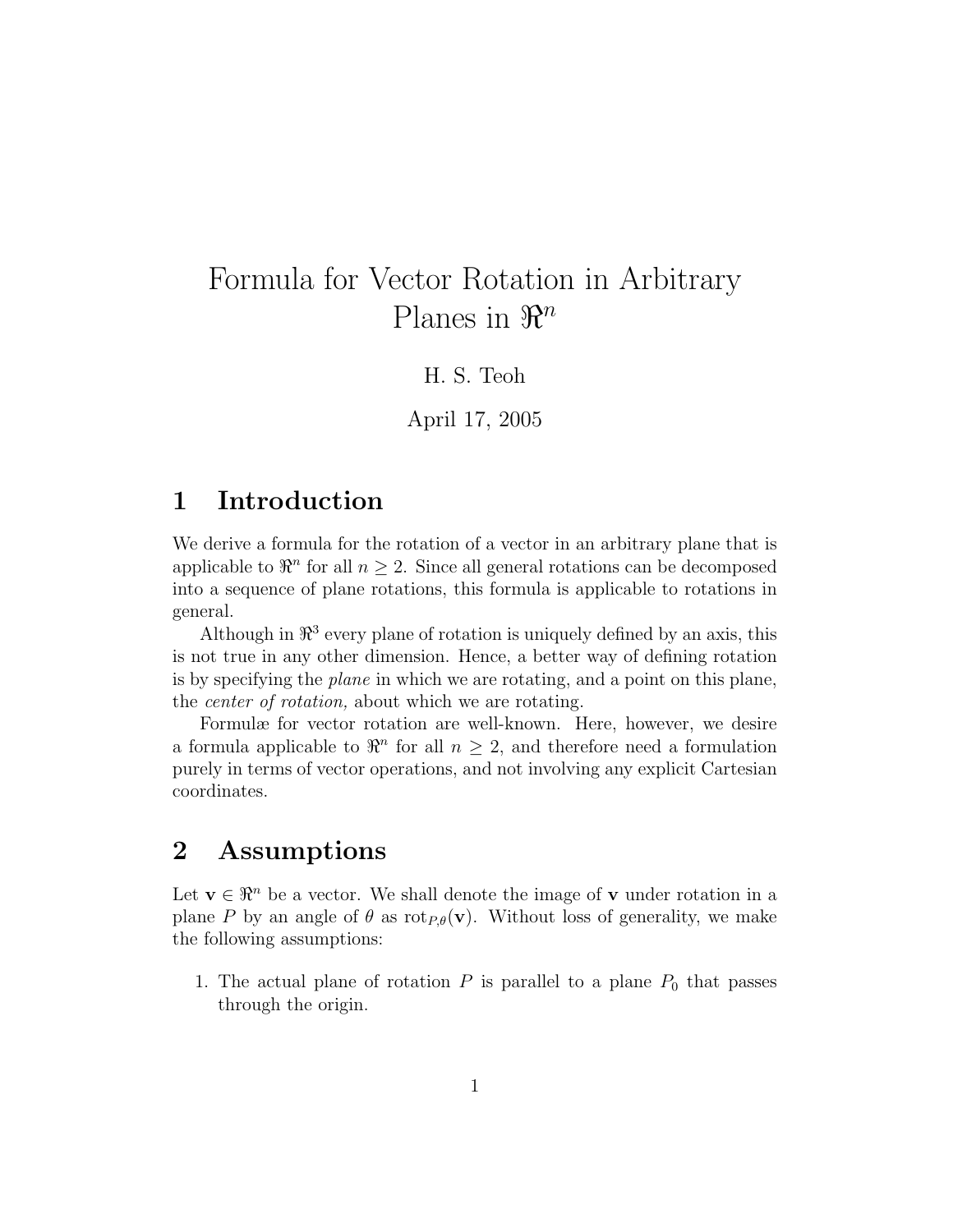- 2. The center of rotation C lies in the  $(n-2)$ -hyperplane that intersects  $P_0$ at the origin. That is, the desired rotation in  $P$  about  $C$  is isomorphic via translation to a rotation in the plane  $P_0$  about the origin.
- 3.  $P_0$  is the span of two orthogonal unit vectors  $\mathbf{x}, \mathbf{y} \in \mathbb{R}^n$ . Since planes of rotation are always 2-dimensional, x and y are sufficient to fully specify  $P_0$ .
- 4. We define the sense of rotation as rotating x into y. That is,

$$
\text{rot}_{P_0,\pi/2}(\mathbf{x}) = \mathbf{y}
$$

## 3 Derivation

### 3.1 Reduction to Rotation in  $P_0$

Let  $\theta$  be the angle by which we wish to rotate **v**. We shall achieve the rotation by rotating the projection of  $\bf{v}$  in  $P_0$ , and then mapping the result back to plane in which v lies.

Let  $\mathbf{v}_p$  be the projection of **v** onto  $P_0$ :

$$
\mathbf{v}_p = (\mathbf{v} \cdot \mathbf{x})\mathbf{x} + (\mathbf{v} \cdot \mathbf{y})\mathbf{y}
$$
 (1)

**Theorem 1** ( $\mathbf{v} - \mathbf{v}_p$ ) is orthogonal to  $P_0$ .

**Proof.** We show that  $(\mathbf{v} - \mathbf{v}_p)$  is orthogonal to **x** and **y**.

$$
(\mathbf{v} - \mathbf{v}_p) \cdot \mathbf{x} = \mathbf{v} \cdot \mathbf{x} - \mathbf{v}_p \cdot \mathbf{x}
$$
  
=  $\mathbf{v} \cdot \mathbf{x} - ((\mathbf{v} \cdot \mathbf{x})\mathbf{x} + (\mathbf{v} \cdot \mathbf{y})\mathbf{y}) \cdot \mathbf{x}$   
=  $\mathbf{v} \cdot \mathbf{x} - ((\mathbf{v} \cdot \mathbf{x})(\mathbf{x} \cdot \mathbf{x}) + (\mathbf{v} \cdot \mathbf{y})(\mathbf{y} \cdot \mathbf{x}))$ 

But since  $x$  and  $y$  are orthogonal unit vectors,

$$
(\mathbf{v} - \mathbf{v}_p) \cdot \mathbf{x} = \mathbf{v} \cdot \mathbf{x} - ((\mathbf{v} \cdot \mathbf{x}) ||\mathbf{x}||^2 + 0)
$$
  
=  $\mathbf{v} \cdot \mathbf{x} - \mathbf{v} \cdot \mathbf{x}$   
= 0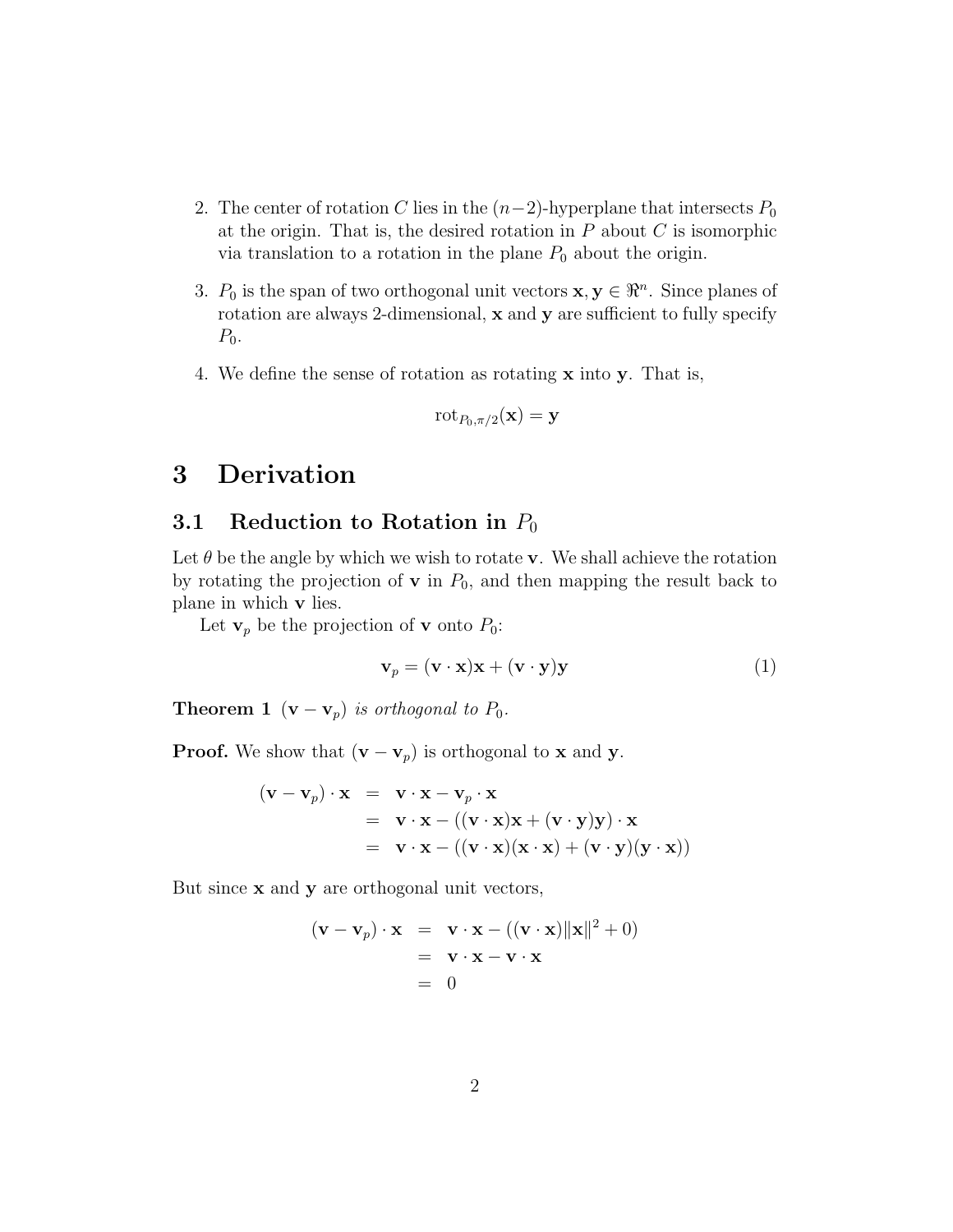Similarly,

$$
(\mathbf{v} - \mathbf{v}_p) \cdot \mathbf{y} = \mathbf{v} \cdot \mathbf{y} - \mathbf{v}_p \cdot \mathbf{y}
$$
  
=  $\mathbf{v} \cdot \mathbf{y} - ((\mathbf{v} \cdot \mathbf{x})\mathbf{x} + (\mathbf{v} \cdot \mathbf{y})\mathbf{y}) \cdot \mathbf{y}$   
=  $\mathbf{v} \cdot \mathbf{y} - ((\mathbf{v} \cdot \mathbf{x})(\mathbf{x} \cdot \mathbf{y}) + (\mathbf{v} \cdot \mathbf{y})(\mathbf{y} \cdot \mathbf{y}))$   
=  $\mathbf{v} \cdot \mathbf{y} - (0 + (\mathbf{v} \cdot \mathbf{y})||\mathbf{y}||^2)$   
=  $\mathbf{v} \cdot \mathbf{y} - \mathbf{v} \cdot \mathbf{y}$   
= 0

This means that  $(\mathbf{v} - \mathbf{v}_p)$  is the component of **v** that is orthogonal to  $P_0$ . Hence, it is unchanged by the rotation in  $P$ . Therefore, the image of  $\bf{v}$  under rotation by  $\theta$  in P is equal to the image of  $\mathbf{v}_p$  under rotation by  $\theta$  in  $P_0$  plus  $(\mathbf{v} - \mathbf{v}_p)$ . That is,

$$
rot_{P,\theta}(\mathbf{v}) = rot_{P_0,\theta}(\mathbf{v}_p) + (\mathbf{v} - \mathbf{v}_p)
$$
\n(2)

In other words, it is sufficient to compute the rotation of  $\mathbf{v}_p$  in  $P_0$  by  $\theta$ , and adding  $(\mathbf{v} - \mathbf{v}_p)$  to the result.

#### 3.2 Rotation in  $P_0$

From (1), we see that the coordinates of  $v_p$  in  $P_0$  with respect to **x** and **y** are  $\mathbf{v} \cdot \mathbf{x}$  and  $\mathbf{v} \cdot \mathbf{y}$ , respectively. Let  $\phi$  be the angle between  $\mathbf{v}_p$  and  $\mathbf{x}$ . Then:

$$
\mathbf{v} \cdot \mathbf{x} = \|\mathbf{v}_p\| \cos \phi \tag{3}
$$

$$
\mathbf{v} \cdot \mathbf{y} = \|\mathbf{v}_p\| \sin \phi \tag{4}
$$

The resulting vector after rotating  $\mathbf{v}_p$  by  $\theta$  makes an angle of  $(\phi + \theta)$  with x. Therefore:

$$
\mathrm{rot}_{P_0,\theta}(\mathbf{v}_p) = \|\mathbf{v}_p\| \cos(\phi + \theta)\mathbf{x} + \|\mathbf{v}_p\| \sin(\phi + \theta)\mathbf{y}
$$

Using the trigonometric additive identities and applying (3) and (4), we have:

$$
\|\mathbf{v}_p\| \cos(\phi + \theta) = \|\mathbf{v}_p\| (\cos \phi \cos \theta - \sin \phi \sin \theta)
$$
  
\n
$$
= (\|\mathbf{v}_p\| \cos \phi) \cos \theta - (\|\mathbf{v}_p\| \sin \phi) \sin \theta
$$
  
\n
$$
= (\mathbf{v} \cdot \mathbf{x}) \cos \theta - (\mathbf{v} \cdot \mathbf{y}) \sin \theta
$$
(5)